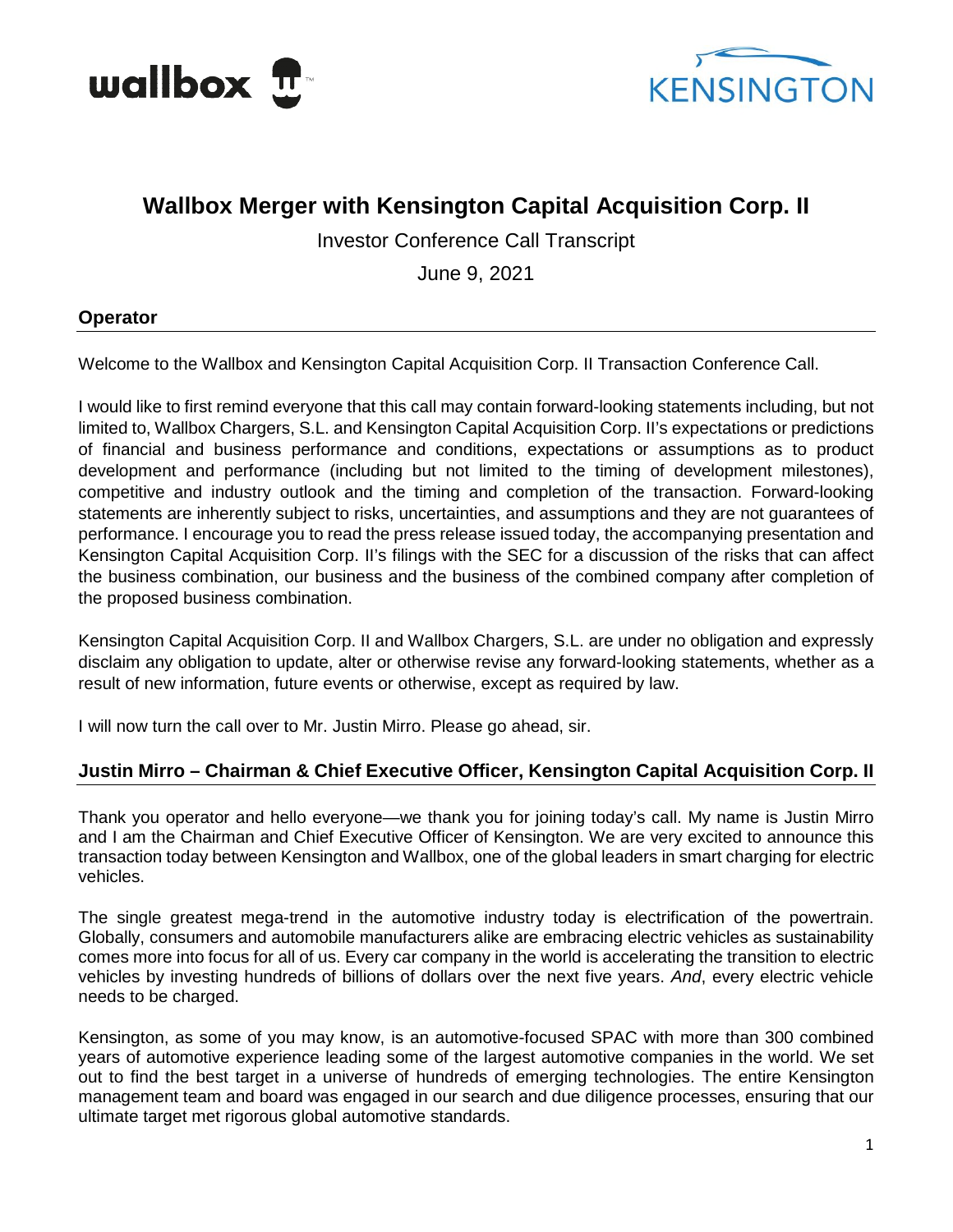



In Wallbox, we believe we have found not only the best charging *product*, but also the best charging *company*, out of a universe of over 70 companies that offer EV charging systems. Based in Barcelona, Spain, Wallbox is a global designer and manufacturer of next generation charging hardware and software. They make EV charging and energy management easy through superior product design and proprietary software. The company has a robust and expanding product portfolio, including the only DC bidirectional charging system for residential applications. And the company has a growing geographical presence, selling its products in more than 65 countries, including entry in the US earlier this year. By developing and assembling all of their products in-house, we believe their speed to market is second-to-none.

The Kensington team spent significant time with the Wallbox team at their facilities in Spain and California to review their technical, commercial, and financial results. We sought to understand critical factors that underpin their business model, including their manufacturing processes, supply chain, bill of materials and labor costs. Our analysis confirmed that the company is not only well placed to experience significant growth in the years to come, it is also well positioned to consistently generate robust operating margins.

The transaction announced today is expected to result in gross proceeds of approximately 330 million dollars to fuel their sales growth, product development and manufacturing expansion. These gross proceeds are comprised of 100 million dollars in PIPE funding and 230 million dollars in Kensington's cashin-trust.

The transaction is expected to be completed in the third quarter of 2021 at an enterprise value of 1.5 billion dollars. This valuation reflects a significant discount to publicly traded EV charging peers on both a sales and EBITDA multiple basis when comparing 2025 estimates, despite our view that Wallbox has superior products and is a superior business.

We have been impressed by the breadth and depth of talent at Wallbox, which starts at the top with Co-Founder & Chief Executive Officer, Enric Asunción. We look forward to partnering with him and the team to help the business flourish as it expands, leveraging our automotive and U.S. government relationships at Kensington to help Wallbox further accelerate its business plan, especially in the fast-growing North American market.

I will now turn the call over to Enric.

## **Enric Asunción – Co-Founder & Chief Executive Officer, Wallbox**

Thank you, Justin, and good day to all. I would also like to express our team's excitement about this transaction with Kensington, which will allow Wallbox to fund continued product innovation, additional manufacturing capacity and geographic expansion. Ultimately, our merger will support Wallbox in becoming the leading consumer brand in EV charging and energy management solutions globally.

At Wallbox, we create smart charging and energy management solutions to advance electric vehicle adoption and sustainable energy use. Our business model is underpinned by five key factors:

● One, we make charging technology **simple**. We want every person to be confident and comfortable when using a Wallbox product so even our most advanced technology is easy to use.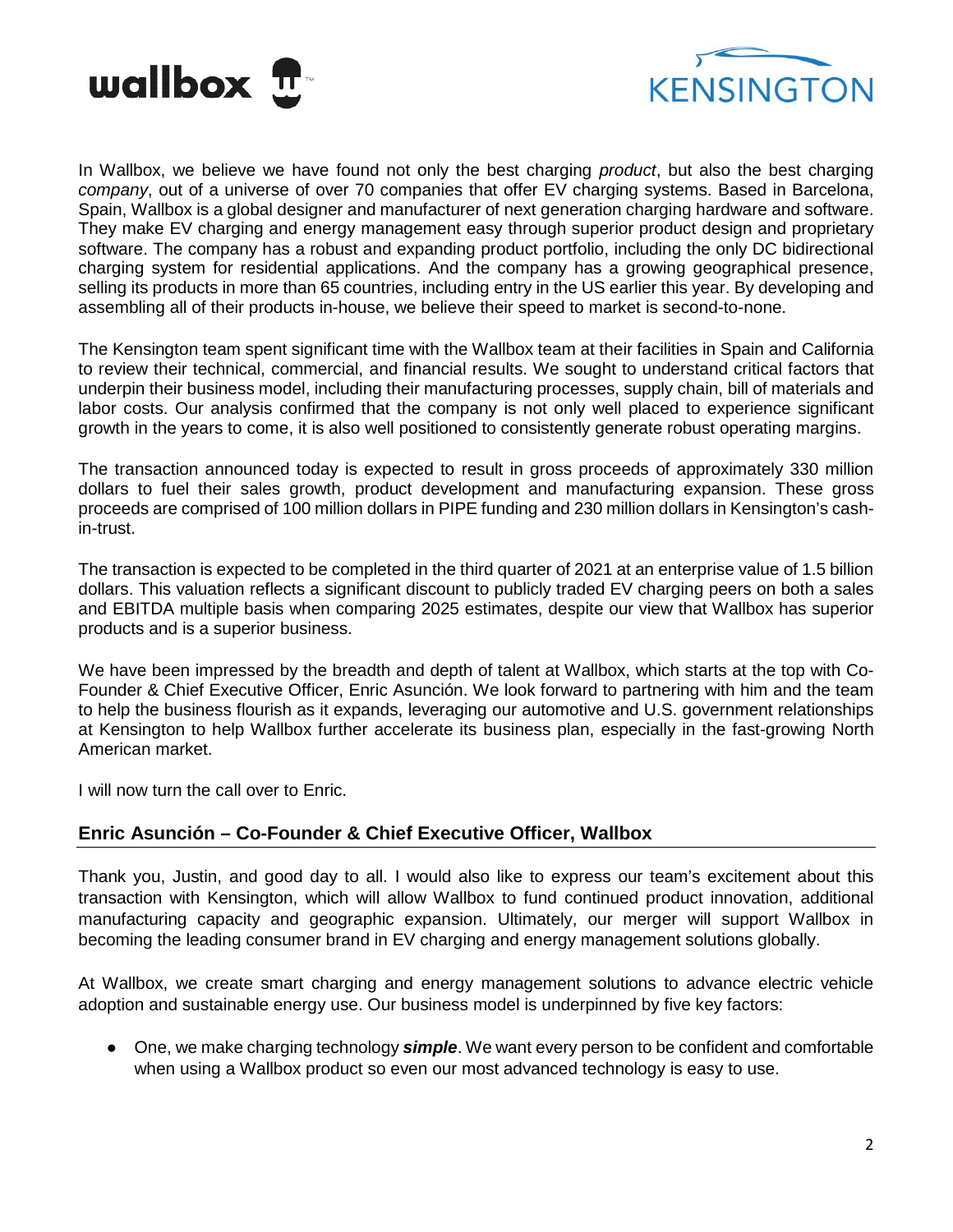



- Two, our solutions are *smart*. From embedded intelligence that balances the energy use between your car and home to breakthroughs in vehicle-to-grid and vehicle-to-home energy management, our products bring together the best in EV charging technology.
- Three, our technology is *innovative*. Innovation is at our core, and we focus not just on our customers' needs today, but their needs in the future.
- Four, our solutions are *design-centric*. In our view, design is not a luxury. A well-designed product makes for a better experience and this is what we strive for across our entire portfolio. And, finally:
- Five, our charging solutions are *highly compatible*. Our equipment is compatible with all hybrid and electric car manufacturers across the globe, and we have the capacity and certifications to sell in countries across six continents.

With that backdrop established, let me highlight our team, technology, and traction, before I dive further into the market and then our products and solutions.

As Justin noted, my name is Enric Asunción, and I am the Co-Founder and CEO of Wallbox, which along with our Chief Product Officer Eduard Castañeda, I co-founded in 2015. My entire professional career has been in the electric vehicle charging industry, and this includes a role as a Program Manager Charging Installations at Tesla, where I was responsible for their European home charging business.

Our CFO is Jordi Lainz. Jordi has more than thirty years of automotive industry and public company experience. After initially joining Wallbox as a board member, he actually left his prior role to join us on a dedicated basis.

The rest of our senior leadership team has experience across the tech, energy and industrial sectors at organizations such as Tesla, Google and Microsoft. We have a diverse team of over 500 individuals, which consist of mostly software and hardware engineers, and a global sales force.

Our Board of Directors is equally distinguished, combining automotive, energy, industrial and financial experience. For example, Iberdrola, one of the largest utility companies in the world and one of the leaders in the transition to renewable energy, holds a seat in our board. They are not only a long-time investor in Wallbox, but also a valued customer.

Aside from our team and our early supporters, our tech has allowed us to get to where we are today. I am incredibly proud to say that we have developed an award-winning product portfolio that is third party validated by highly regarded trade organizations, including several "Best of CES" designations. We have sold more than 100,000 smart chargers to date and have an annual capacity to produce more than 500,000 units per year. In addition to our software for home and business use, called myWallbox, we offer public charging solutions through our public charging app that allows users to locate and transact with over 150,000 public charging stations around the world.

Now to the market. The electric vehicle market has hit an inflection point and we believe it is set for substantial growth. But do you know what is growing even faster? The charging market. Experts predict that we will need to install almost 280 million charging stations by 2030 to accommodate the rapidly growing EV fleet. Within this charging market, at-home and at-work charging account for 70% of all charging. We believe that the winners of tomorrow will be decided today, meaning that being one of the first to market is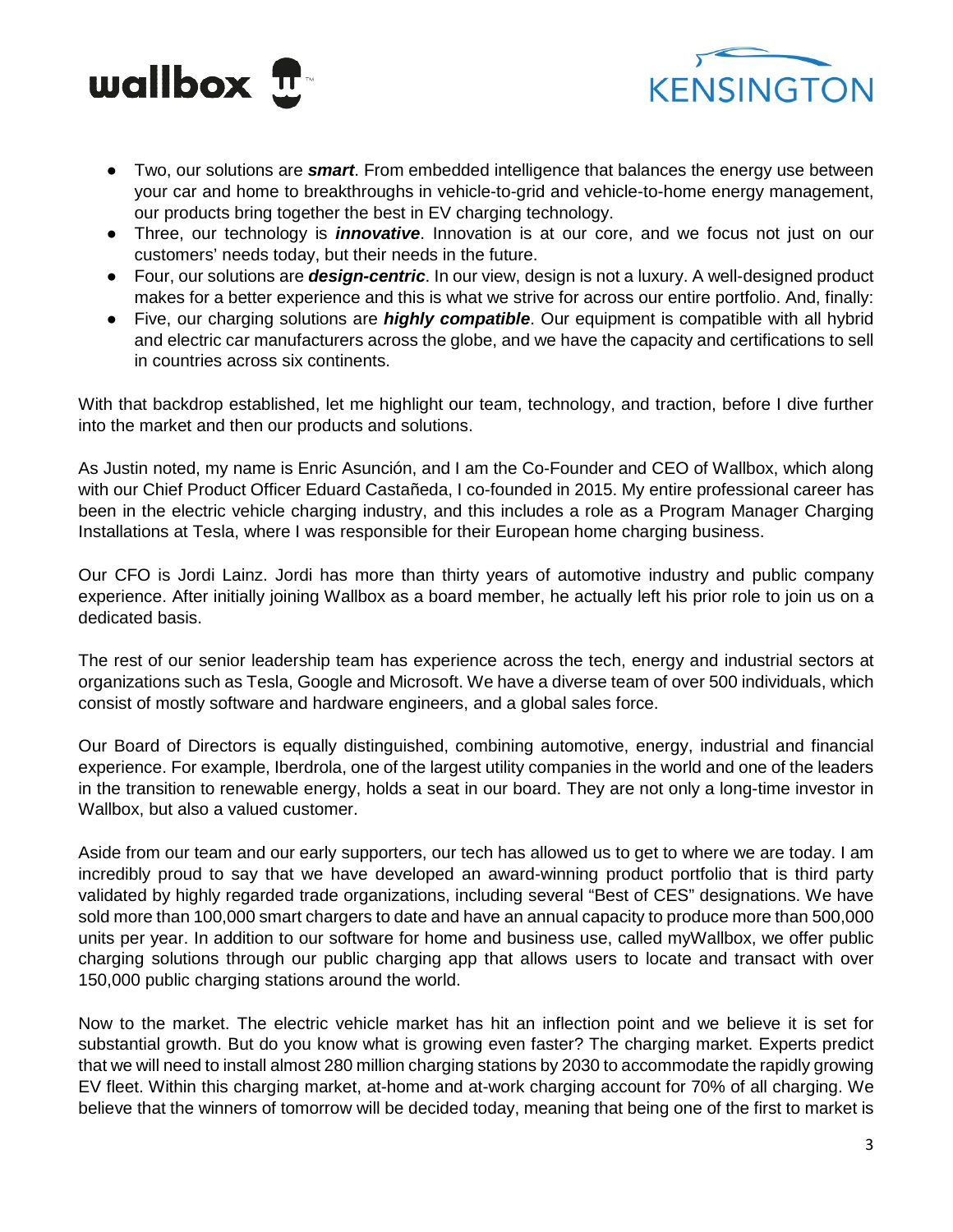



critical. Because we own the entire process in-house – from design to manufacturing – we have very fast development cycles of as little as nine months from prototype to certification. This enables us to take market share over time and scale our global offering. On this latter point, we only launched in the US a few months ago and are already seeing strong traction.

Turning to our product portfolio and its evolution, we have always designed our chargers with the user at the center of our development. We initially focused on charging solutions for single-family homes, because that's where the lion's share of charging occurs. With this in mind, we rolled out the first Commander and Pulsar models and an associated desktop and mobile app, myWallbox, in 2016. As a next logical step, we upgraded our energy management software, building out myWallbox 2.0 in 2017 to allow us to extend into semi-public charging for apartment buildings and fleets. Today, myWallbox is the platform that allows owners to control and manage their chargers--and for more advanced chargers and user management we provide a monthly subscription, cloud-based, Software-as-a-Service offering within that same platform. Energy management systems are important to our users because EV owners typically double their home's energy consumption through charging and can thus achieve significant savings and protect their home's electrical grid by optimizing their charging patterns.

Taking our technology one step further, we launched our DC bidirectional charger and energy management technology, called Quasar, in 2019. The battery of an electric vehicle can actually power a home for up to five days and with Quasar, we unlock the EV's full potential. Customers can discharge the energy stored in their vehicle to power their home during blackouts, use that energy during peak hours to avoid high energy costs, or even sell it back to the grid where regulations allow. Moreover, Quasar allows EV owners producing solar or other renewable energy to store that clean energy in their vehicle, when not being fully utilized by the home. Quasar is a groundbreaking product because existing vehicle-to-grid and vehicle-tohome technologies are much larger, heavier, and more expensive, and so have been only viable for industrial usage. Quasar is a compact, affordable and easy-to-use product that is revolutionizing home charging and energy management. It is available today through partnerships in select countries in Europe and Australia, and will be available across the rest of Europe this summer and in the US next year.

Continuing along our evolution, in 2020 we entered into public charging through the acquisition of Electromaps, which allows users to locate and transact with public chargers on a network of more than 150,000 connected locations. For every charging session transacted through our public charging app, Wallbox collects a 10% fee. One particular feature to note is that the app offers real-time information from the network—alerting users, for example, when a charger is out-of-service.

Later in 2021, we will roll out Supernova, our DC Fast charger for public use. One of the biggest challenges today with traditional fast charging technology is reliability, given that these are typically very complex pieces of equipment. Supernova, on the other hand, contains multiple independent power modules, which means that in the event of a module failure, the system can still provide power and maintenance is isolated. Another typical issue with fast chargers is ease-of-use and ease-of-installation. With Supernova, we have an elegant and efficient architecture that is plug and play—it is lightweight, only needs to dissipate the same amount of energy as a hair dryer and does not require heavy machinery to install. As a result, Supernova offers a cost advantage versus the competition—we estimate a Total Cost of Ownership, or TCO, that is 40% below what others have to offer. We are currently in the prototype phase with this product, but we have 8,000 units under LOIs, of which Iberdrola recently placed an order for the first 1,000 units. In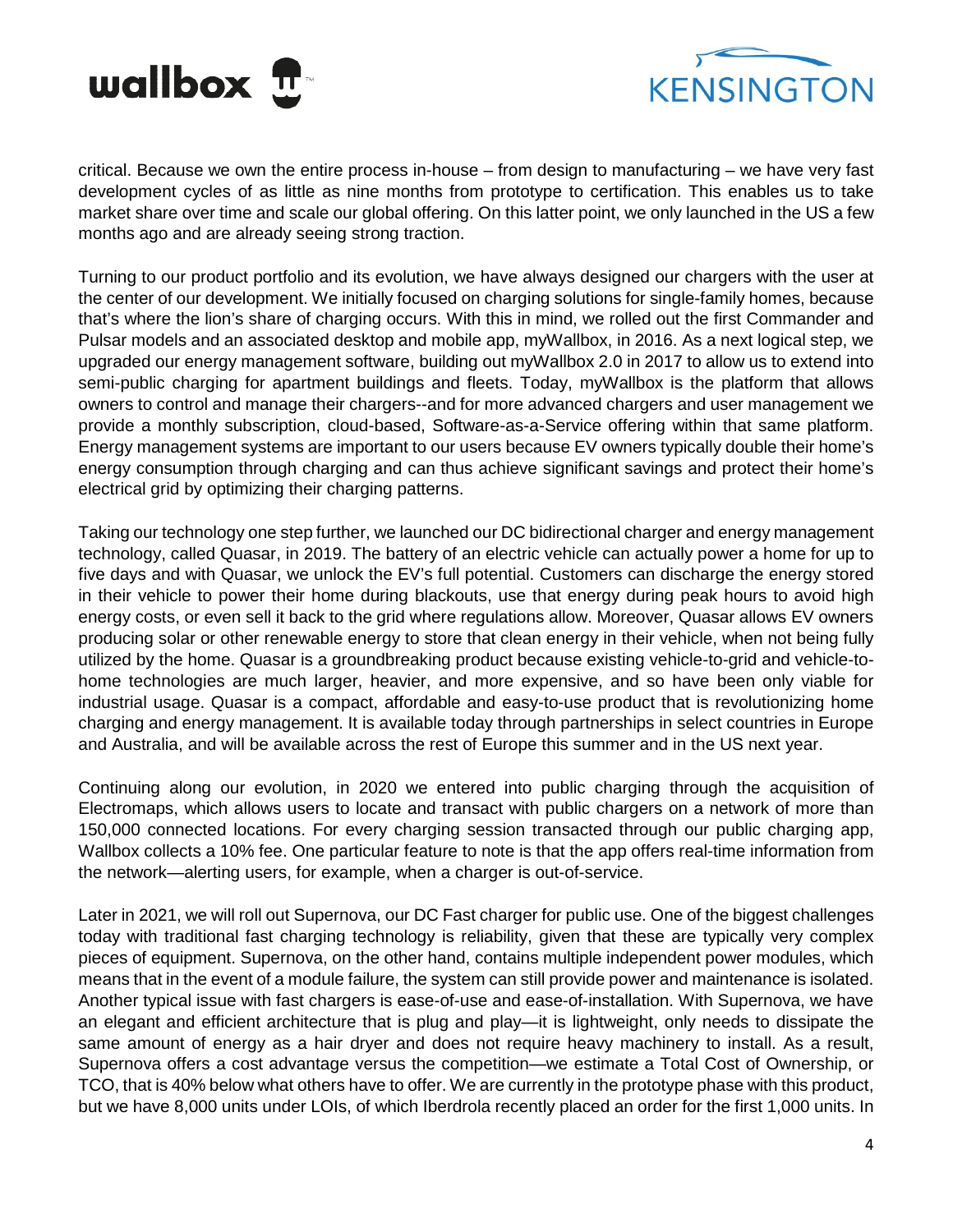



total, this would translate into approximately 130 million dollars in revenues. We are currently building out the manufacturing line in our facility here in Barcelona, which will be able to produce more than 10,000 units per year, once fully operational.

Switching gears to our customer base. Our revenue split by customer type is as follows.

- Approximately 40% of our sales come from automotive manufacturers and utility companies, such as Nissan and Mercedes, and Iberdrola and COPEC.
- Another roughly 40% of our sales come from distributors, resellers, and installers such as MediaMarkt, Ingram Micro, and Saltoki.
- And, finally the remaining 20% are via direct sales, split more or less evenly between sales to enterprises and e-commerce sales made directly through our website or via Amazon, where we are a number one best seller and "Amazon's Choice" in the US only three months after launch.

Let me conclude with a look at the bigger picture. We want to be the provider of all-in-one energy solutions with the charger at the center. We want to unlock the potential of every EV and will continue to create technologies that reimagine the future of charging. Energy technology is only going to get smarter, and we want to be at the forefront of the movement.

I will now turn the call over to Jordi Lainz, our CFO. Jordi?

#### **Jordi Lainz – Chief Financial Officer, Wallbox**

Thank you, Enric. Let me briefly expand on our global presence before highlighting our financials.

We were founded in and are headquartered in Barcelona, Spain, but now have offices in five other European countries, as well as in California and Shanghai, and of course have a global sales presence. In China, our joint venture with FAWSN actually has an agreement with Hongqi, one of the largest car companies in China, to manufacture 50,000 chargers over the next five years. As touched on earlier, our manufacturing is completed 100% in-house across two locations, one in Europe and one facility in China. A third facility in Europe is set to open this summer, followed by our first North American facility in the US, which is expected to open in the third quarter of 2022.

We expect to see significant growth as we scale up the business, geographically expand, and continue to launch new products. We achieved 24 million dollars in revenue in 2020 and expect to more than triple this amount in 2021, with sales through May exceeding our budgeted expectations. We expect to be able to generate in excess of 2 billion dollars in revenues by 2027. On margins, we generally expect to be able to generate gross margins in excess of forty percent, which results from our vertically integrated model and high margin software offering. We expect to be EBITDA and Free Cash Flow positive in 2024 and 2025, respectively. To conclude, our transaction with Kensington is expected to fully fund our business plan until we become cash generative.

For additional information, we encourage you to review our investor presentation that was released along with other transaction-related materials. I will now turn it back to Enric for closing remarks.